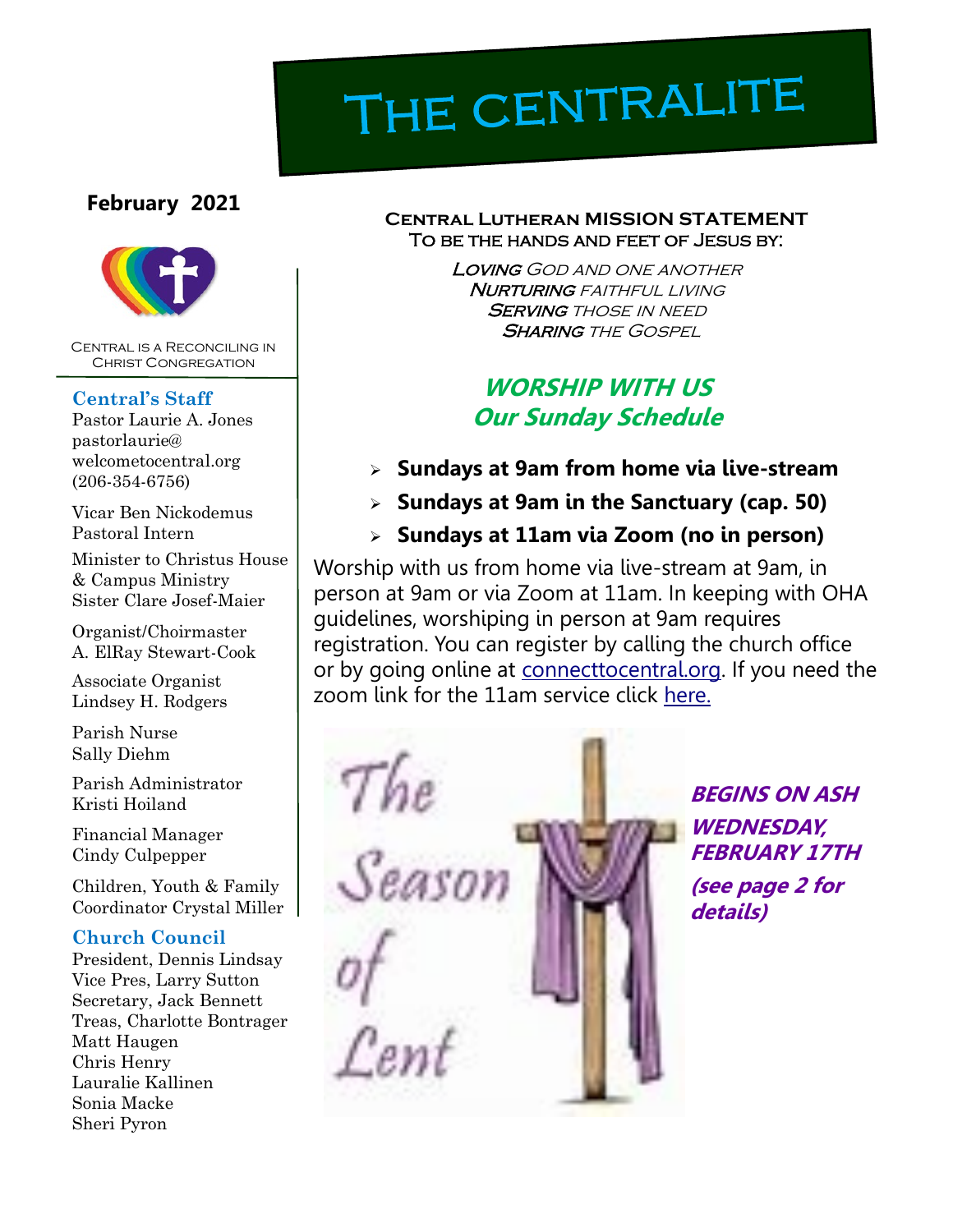Dear Friends and Members of Central,

First of all, a word of thanks to everyone who was able to participate in our Annual Meeting via Zoom. We had 72 voting members in attendance, and while I know it was not ideal, nevertheless it was important for us to tend to the business of Central Lutheran Church and the Central Lutheran Foundation. I also know it was particularly difficult for us to entertain questions or concerns you may have had so please feel free to reach out to me or council President, Dennis Lindsay for clarification.

Second, it doesn't seem possible, but in just a few short weeks we will begin another Lenten season. In light of the current limitations we are going to try something a little different this year. Beginning with Ash Wednesday our Lenten worship services will be pre-recorded and available for viewing by noon on Wednesday each week throughout Lent. In addition, during weeks 1-5 of Lent we will be recording these worship services on a rotating basis with two of our partner congregations, United and Emmaus, with whom we also share a collaborative children and youth ministry program. Over the course of the five weeks you will hear five different preachers (two from Central, one from United and two from Emmaus) as we share one another's pulpits.

In addition to Central's Ash Wednesday recorded worship service, we will offer an opportunity for you to receive ashes on your forehead during a drive-by in the parking lot between 12-1pm and again between 5-6pm.

During the intervening weeks the schedule is as follows:

Lent 1 on 2/24 will be hosted by Central; Lent 2 on 3/3 will be hosted by Emmaus; Lent 3 on 3/10 will be hosted by United; Lent 4 on 3/17 will be hosted by Central; and Lent 5 on 3/24 will be hosted by Emmaus.

More information will be forthcoming on Holy Week and the Triduum (Maundy Thursday, Good Friday, the Vigil of Easter) in next month's Centralite. Those will be independent of the rotation as described above.

We hope to make this a meaningful Lenten journey for all of us as we make our way to celebrate the glorious resurrection of our Lord and Savior Jesus Christ.

In Christ's Abiding Love,

+Pastor Laurie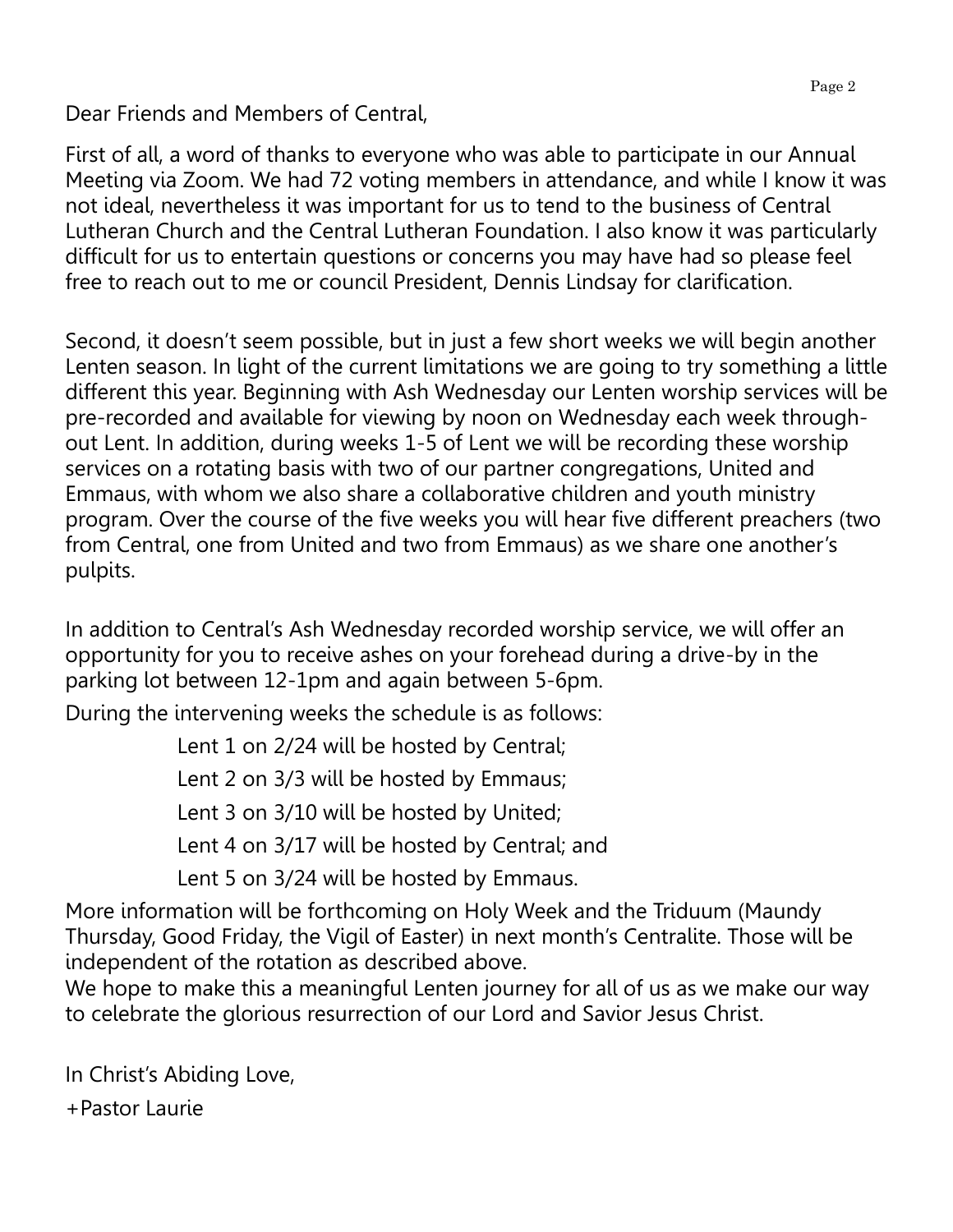#### **From Vicar Ben**

"Then I went into the regions of Syria and Cilicia, and I was still unknown by sight to the churches of Judea that are in Christ; they only heard it said, "The one who formerly was persecuting us is now proclaiming the faith he once tried to destroy." And they glorified God because of me." Gal.  $1:21-24$ 

Paul describes his formation as a new follower of Jesus and a new worker of the church. He suggests that only three years after his conversion he was heading into regions and churches unknown to him. He specifically says that he was "still unknown by sight" to the new churches he was visiting. They had, however, heard of him. What's more, they heard that he had converted and they make a striking affirmation: they say he was "proclaiming the faith." Even though they have not met him yet, they affirm that the faith he is proclaiming is the same faith that they held themselves. The churches in Syria and Cilicia had a message of welcome – they could see by Paul's actions that the faith he held was the faith that they held. Paul was not known by sight to these churches, and in fact, he wasn't known by sight to almost any churches. Paul had an itinerant ministry, always moving from place to place with his mission of going to people who had never heard anything about Christ at all (Rom 15:20) much less himself. By the time that a community began to actually get to know Paul, Paul would move on to plant another church in another place. Few knew Paul's face, but many had heard about him.

Even though with these churches. I have only been able to meet a few of you and know very few of you by face. I have had an opportunity to meet a handful of you via zoom, but in these times of COVID, it is simply hard to get acquainted, and especially hard to get acquainted through fellowship with shared meals, laughter, and support. However, like the churches in Syria and Cilicia, Holly and I have felt the sense of welcome at Central and seeing what church really is – a shared sense of ourselves beyond the walls of the sanctuary and into a shared sense of ourselves in our homes. COVID has shown us more than ever that our community is from house to house rather than simply a number of people who happen to get together for a worship service. These "zoom meetings" are a digital way to see each other where they are in their space, and to show what community is. It is a strange sense of "being together without being together," but perhaps we can see this as an opportunity as well as the obvious limitation. It shows us that who we are as a congregation is a family together. Paul would have relished the opportunity to see where people live as well as how to meet one another. Perhaps we ought to see that as a value as well.

I look forward to getting to connect with you and your households, hearing your stories, and getting to know each other by sight.

Blessings,

Vicar Ben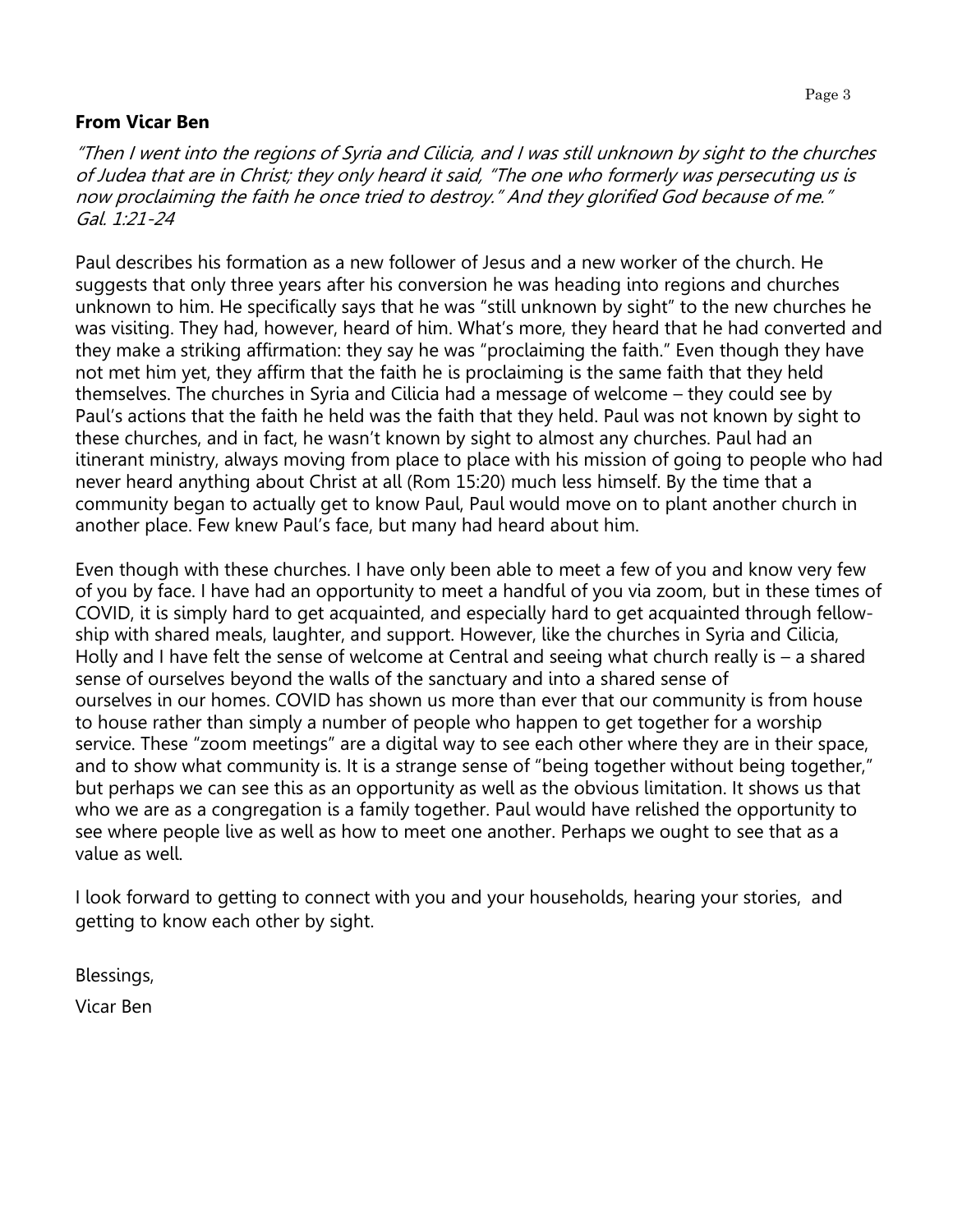

# **WE KEEP IN OUR PRAYERS**

Ed Anderson; David Beckstein; Lou Berg; Terry Chap; Nicole Christie; Richard Cook; Greg Foote; Doug Martin; Marie Miller; Bob Reed; Pam Scarberry; Gayle Shields;and Richard White. We extend our sympathy to: Yvonne Wildish, Mike & Sonia Wildish; Noelle & Chad, Elliot, Reier Tennyson, Steve & Kim Wildish, Jonathan & Geoffrey Wildish upon the death of Jim; and also to Jim & Ann, Wil, Holly & Peter Anderson, Trisha & Scott, Ian, Morgan, Erin Howell, John; Paula and Dean and their families upon the death of Greta Anderson.

# **An Invitation from Central's Prayer Ministry Team Submit a prayer request!**

If you would like to submit a prayer request, you can do so by sending an email directly to [prayers@welcometocentral.org.](mailto:prayers@welcometocentral.org) Please tell us your name and the reason for your request. If you are asking on behalf of someone other than yourself, please seek their permission first. Prayers can be for thanksgiving, health, struggles, guidance, support, or anything else you desire. Central's Prayer Advocates are committed to keeping your prayer concerns and thanksgivings in our daily prayers.



## **Walking and Praying Together!**

In addition, if you would like to join friends from Central in a prayer walk, Ruth Vettrus has started a walking & praying group that meets in the Church parking lot on Thursdays from 4-5pm to pray while walking around the neighborhood. Contact Ruth for more information at [Ruth.Vettrus@gmail.com.](mailto:RuthVettrus@gmail.com)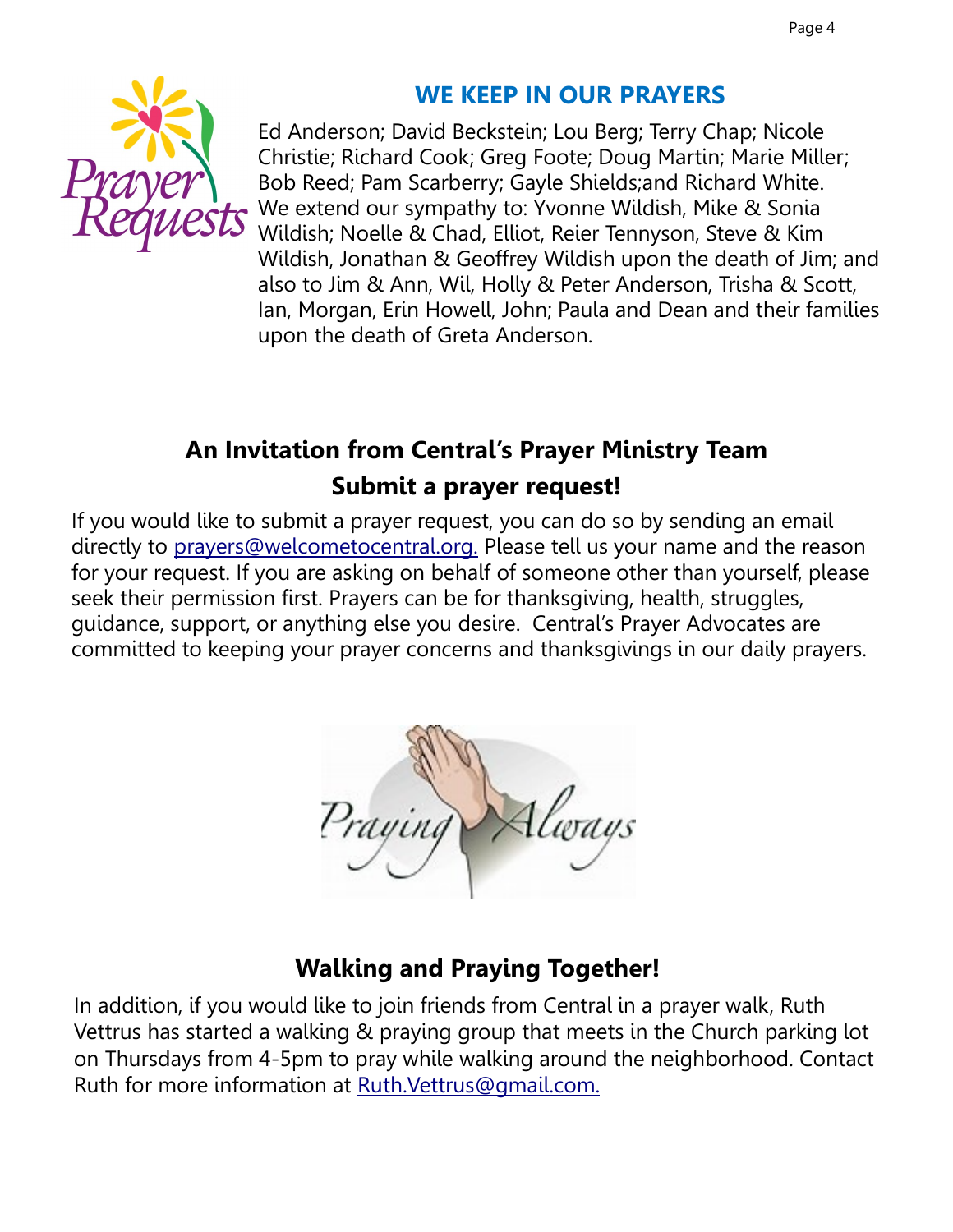

# **News from Central's Book Club**

**The CLC Book Club** will meet on **Monday, February 8, 2021, at 7:00pm** via Zoom to discuss **All You Can Ever Know: A Memoir** by Nicole Chung. Adopted as a baby by a loving white family, Chung explores her experience as the only Asian person in an Oregon town nestled "in a valley in sight of three mountain ranges." She writes with empathy that considers the perspectives of every-

one in her story: especially herself, her adoptive parents, and her birth family. "Though the story is intensely personal, it's never myopic and ultimately, it's universal: a story about learning to grapple with our own identities, about learning where we belong, and about families." (NPR Books) An engaging read that is a nuanced and compassionate look at adoption, race in America and families in general. (NPR) The discussion will be led by Kathleen Heinz.

## **The ZOOM link will be sent out closer to the meeting date.**

New members are always welcome! If you are not on the CLC Book Club email list and would like to join the discussion, please email Betsy Berg at [rb24berg@aol.com](mailto:rb24berg@aol.com) .

Looking Ahead: **The CLC Book Club** will meet on **Monday, March 8, 2021, at 7:00pm** via Zoom to discuss **American Dirt** by Jeanine Cummins. The discussion will be led by Gary Wolfe.

**Thanks to Sarah Gillem** for representing Central at Camp Lutherwood's Annual Meeting on February 6, (via Zoom) **and to Debbie Knebel** for agreeing to serve on the Board of Camp Lutherwood.

## **Pastor's Wednesday Bible Study**

**via Zoom** at 11am. No preparation needed. If you'd like to join us as we study the upcoming Sunday lectionary texts. To receive the link to your inbox email [pastorlaurie@welcometocentral.org.](mailto:pastorlaurie@welcometocentral.org?subject=Send%20me%20the%20Zoom%20Link%20for%20Bible%20Study)

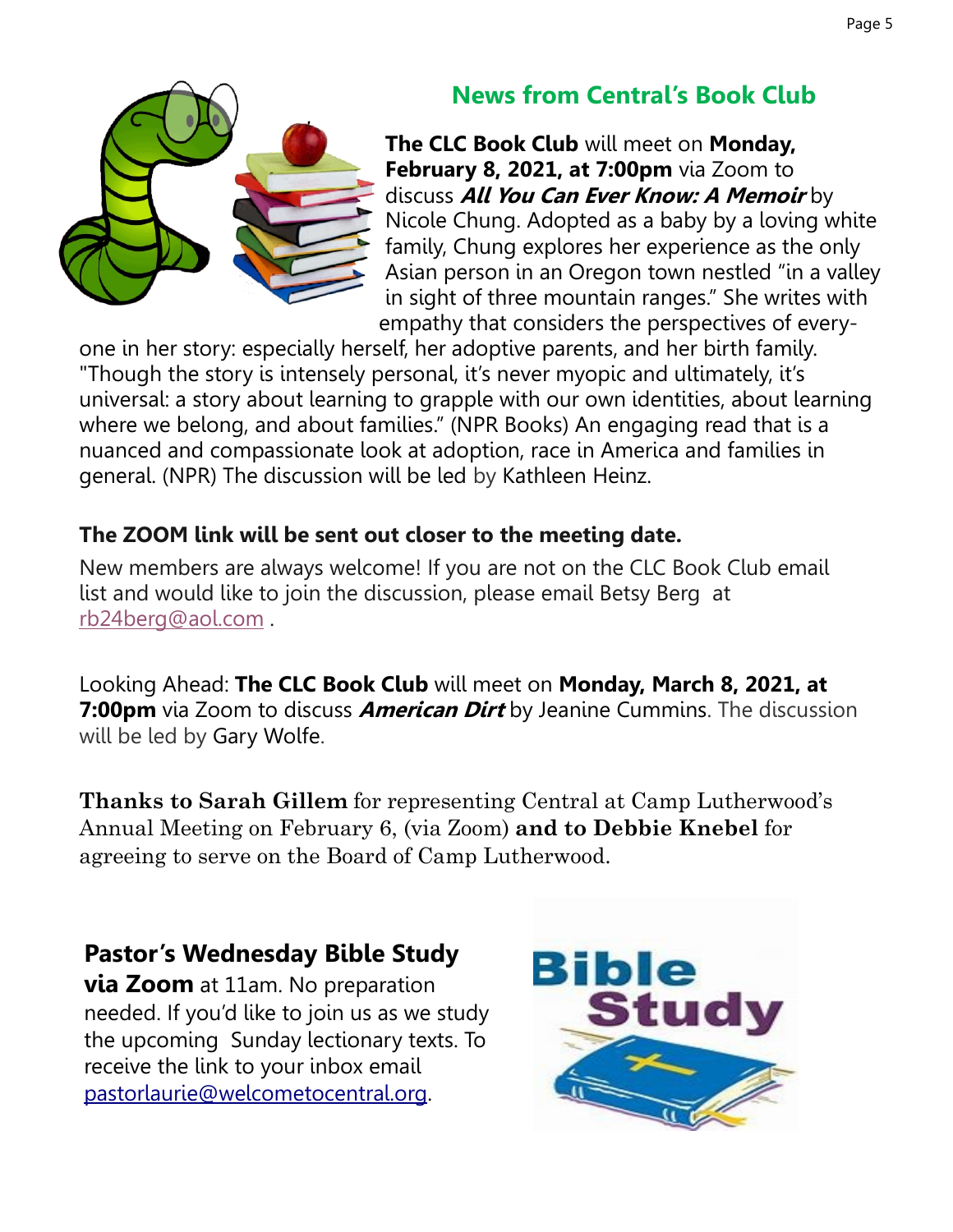## **Help Needed — Can we count on you?**

Each week a meal is prepared and delivered to the First Place Families living at the Annex. The food is picked up from the Eugene Mission on Fridays. Members of Central take turns preparing the meal in the kitchen at church or in their own homes over the weekend. The home-cooked meal is then delivered to the Annex on Monday afternoons for their evening meal. If you'd like to find out how you can help with one or more of these tasks call (541-914-8442) or email Kim Meyers [here.](mailto:kimcpa.meyers@gmail.com?subject=Help%20with%20First%20Place%20Family%20Meal) 

## **A Message from Caring4Creation Faith Community Fund**

During this pandemic, carbon dioxide levels in the atmosphere have dropped, which is the good news. But we are all individually still adding CO2 into the environment. If you are concerned about your carbon footprint, and want to mitigate it, here is a way to address it locally.

The Faith Community Fund (FCF) was created in 2007 as a way for people of faith to support local organizations that are working to conserve and protect natural areas in western Oregon. If you are interested in protecting God's wonderful creation, you might consider donating to the FCF. Funds donated to the McKenzie River Trust will be used to restore local areas by planting trees, shrubs and other plants.

Place FCF in memo line and indicate if 50% should go to Long Tom Watershed Council and 50% to McKenzie River Trust

Make checks payable to: McKenzie River Trust 120 Shelton Blvd. Suite 270 Eugene, OR 97401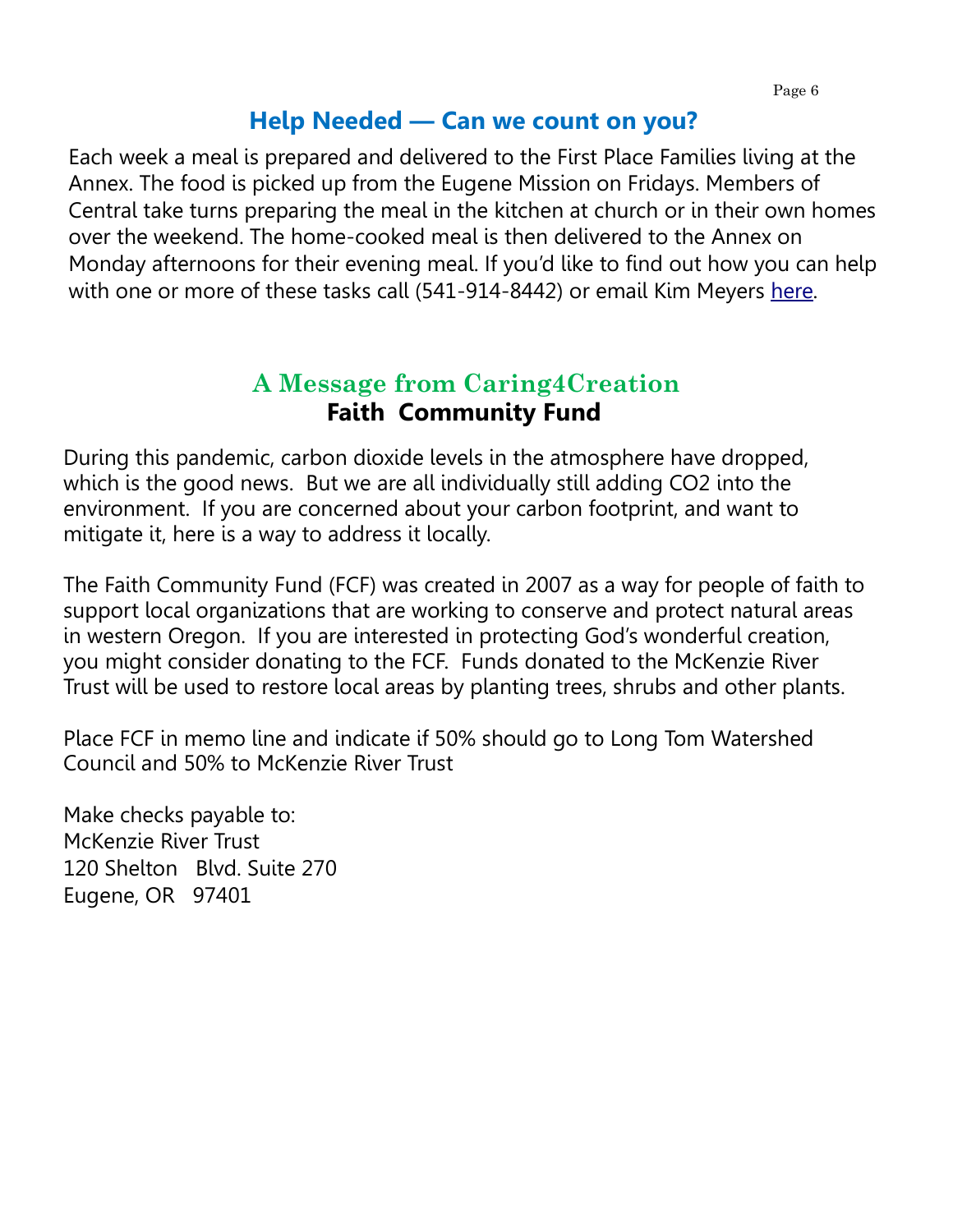## **Canned Food Drive: Wednesdays in February at the Student Pantry!**



**What:** Collection of nonperishable food to support the Student Food Pantry and FOOD For Lane County (FFLC)

Where: [Grace Lutheran Church](https://urldefense.com/v3/__https:/goo.gl/maps/FAyKgBHk6cobWQZ58__;!!C5qS4YX3!RVIRs6Gx0ORDLQ0gcJg6iJgEEw4VZDQjuQQ5sDDR9hVtX49-EylBwyPsulB7PGs$) parking lot, northeast corner of 18<sup>th</sup> and Hilyard

**When:** Every Wednesday in February, from 11:00 am – 1:00 pm **Need to know:** Masks are required. Only nonperishable, in-date food items can be accepted. If you're able to stay in your car and drop off your donation

by drive-thru, this is preferred. See the most-wanted list (below) for ideas of items most needed by the Pantry and FFLC.

Though much has changed for the 2021 Governor's State Employees Food Drive, we know that food insecurity in our community remains as prevalent as ever, and in fact the need has grown in the past year due to the COVID-19 pandemic. This is reflected in the UO student population as well—food insecurity on campus persists. At the same time FOOD For Lane County, which stocks the shelves for the Student Food Pantry, has been unable to hold some of their largest canned food drives due to the pandemic, and the variety of nonperishable foods received at these communal events is difficult to replicate.

To address this need, the UO Food Drive Steering Committee has partnered with the [UO Food Security Task Force,](https://dos.uoregon.edu/food) as well as Oregon Cheerleading, to host a series of canned food drives every Wednesday throughout the month of February. University volunteers and Oregon Cheerleaders will be accepting nonperishable food donations. Donations that the student pantry can't store immediately will go to FFLC's central warehouse for distribution to the Lane County community. In order to highlight some of the most-wanted foods, each day has been themed to encourage donation of goods most sought-after.

#### **February 3 – Shelf-Stable Proteins**

Nut butters: peanut butter, almond butter, 1 lb bags of dried legumes: black beans, pinto beans, chickpeas, lentils, canned beans, canned tuna, canned chicken, canned ham, Protein powder.

#### **February 10 – Culturally Appropriate Foods**

Dried lentils, chickpeas, split peas and beans (1 lb bags), Mole, canned salsas, curry paste and packets, masa, chiles, spices

#### **February 17 – Meal Building Blocks**

Hearty soups (consider vegetarian options too!), plant-based milks: almond milk, rice milk, oat milk. granola, cereal, pancake mix, baking mix, olive oil, cooking spray , jarred pasta sauce

#### **February 24 – Canned Fruits and Veggies**

Canned fruit (in juice), low-sugar dried fruit, applesauce, canned peas, canned carrots, canned corn, canned diced tomatoes